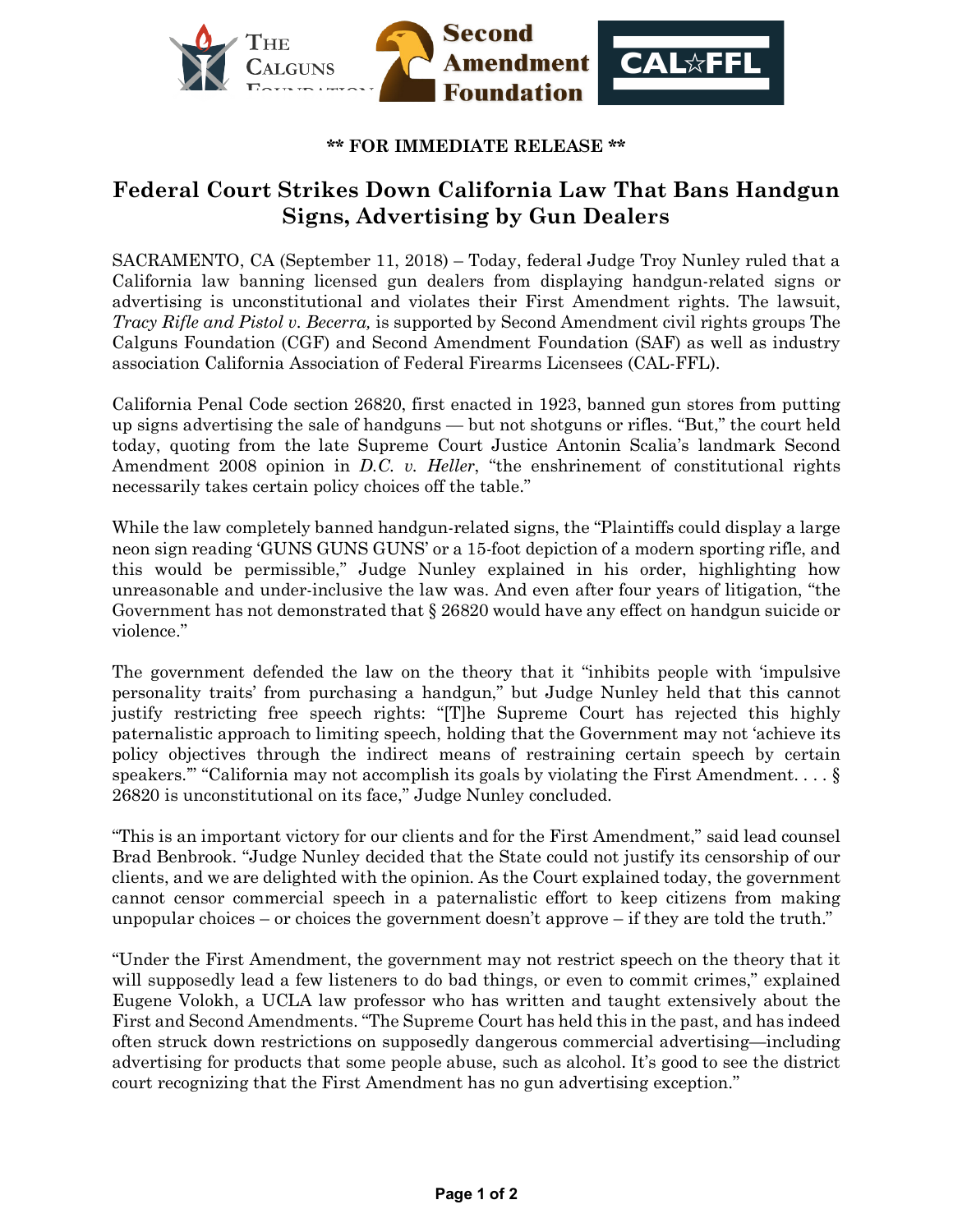"Today, the Court correctly ruled that the First Amendment protects truthful, nonmisleading speech about handguns protected under the Second Amendment," commented CGF Executive Director Brandon Combs. "People have a fundamental, individual right to buy handguns and licensed dealers have a right to tell people where they can lawfully acquire those handguns. Today's ruling means that the government cannot prevent people, or gun dealers, from talking about constitutionally protected instruments and conduct."

"This decision will serve as a reminder that firearms dealers have First Amendment rights as well as Second Amendment rights, even in California," SAF founder and Executive Vice President Alan M. Gottlieb said. "The bottom line is that a state cannot legislate political correctness at the expense of a fundamental, constitutionally-enumerated right. We are delighted to offer financial support of this case."

The plaintiffs are represented by Benbrook and Stephen Duvernay of the Sacramento-based Benbrook Law Group as well as Professor Volokh. They expect that today's order in the longrunning lawsuit, which was filed in 2014, will be appealed by Attorney General Becerra to the Ninth Circuit Court of Appeals in San Francisco.

A copy of the order can be viewed at https://www.calgunsfoundation.org/tracy-rifle-v-becerra.

**The Calguns Foundation** (www.calgunsfoundation.org) is a 501(c)3 non-profit organization that serves its members, supporters, and the public through educational, cultural, and judicial efforts to advance Second Amendment and related civil rights.

**Second Amendment Foundation** (www.saf.org) is the nation's oldest and largest taxexempt education, research, publishing and legal action group focusing on the Constitutional right and heritage to privately own and possess firearms. Founded in 1974, The Foundation has grown to more than 650,000 members and supporters and conducts many programs designed to better inform the public about the consequences of gun control.

**California Association of Federal Firearm Licensees** (www.calffl.org) is California's advocacy group for Second Amendment and related economic rights. CAL-FFL members include firearm dealers, training professionals, shooting ranges, collectors, gun owners, and others who participate in the firearms ecosystem.

### END ###

**MEDIA CONTACT:** Brandon Combs media@calgunsfoundation.org (800) 556-2109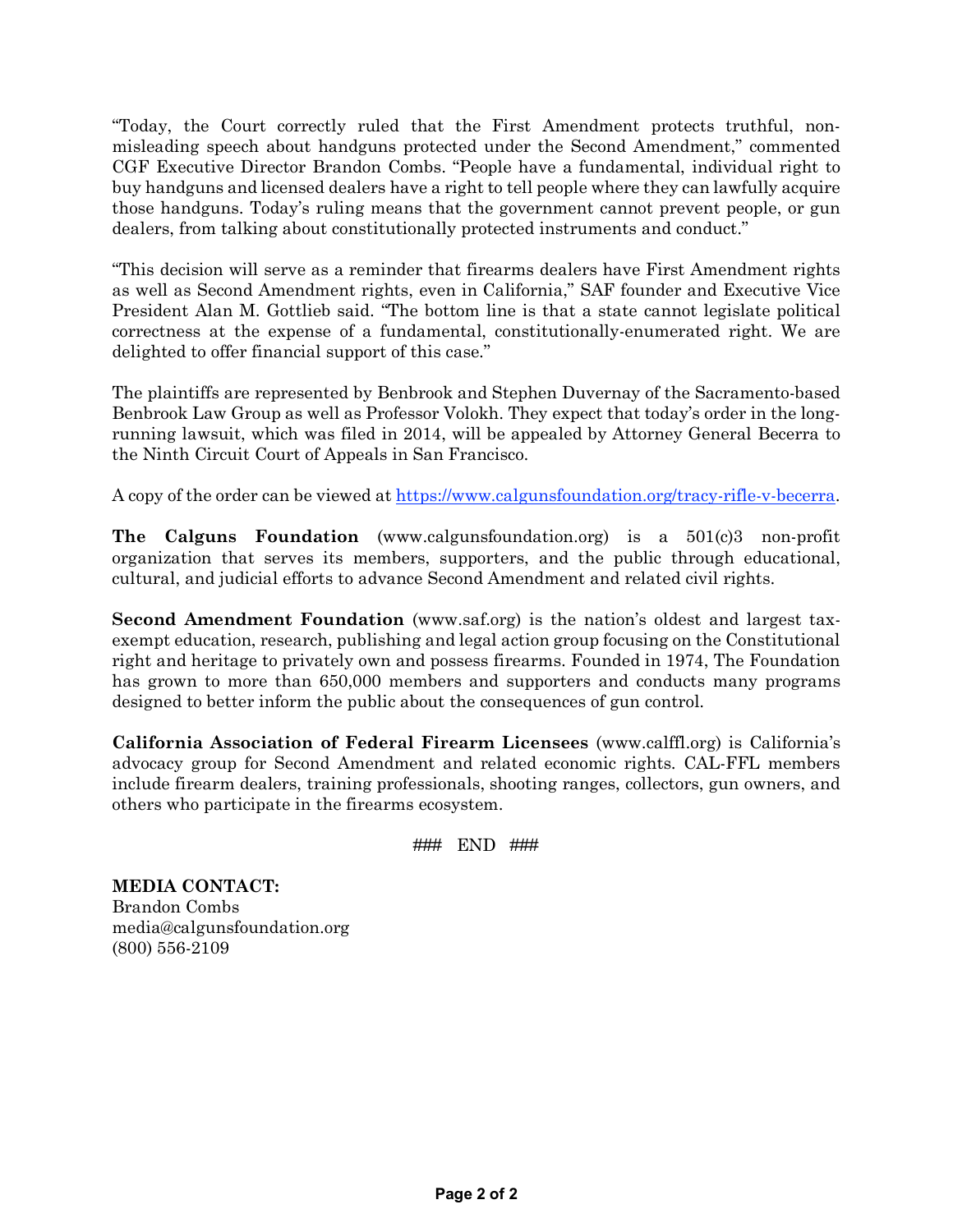|                | Case 2:14-cv-02626-TLN-DB  Document 66  Filed 09/11/18  Page 1 of 15                            |                                                                         |
|----------------|-------------------------------------------------------------------------------------------------|-------------------------------------------------------------------------|
| 1              |                                                                                                 |                                                                         |
| $\overline{2}$ |                                                                                                 |                                                                         |
| 3              |                                                                                                 |                                                                         |
| 4              |                                                                                                 |                                                                         |
| 5              |                                                                                                 |                                                                         |
| 6              |                                                                                                 |                                                                         |
| 7              |                                                                                                 |                                                                         |
| 8              |                                                                                                 | UNITED STATES DISTRICT COURT                                            |
| 9              | EASTERN DISTRICT OF CALIFORNIA                                                                  |                                                                         |
| 10             |                                                                                                 |                                                                         |
| 11             | TRACY RIFLE AND PISTOL LLC, et al.,                                                             | No. 2:14-cv-02626-TLN-DB                                                |
| 12             | Plaintiffs,                                                                                     |                                                                         |
| 13             | V.                                                                                              | <b>ORDER GRANTING PLAINTIFFS'</b><br><b>MOTION FOR SUMMARY JUDGMENT</b> |
| 14             | KAMALA D. HARRIS, in her official<br>capacity as Attorney General of California;                | AND DENYING DEFENDANTS' MOTION<br><b>FOR SUMMARY JUDGMENT</b>           |
| 15             | and STEPHEN J. LINDLEY, in his official<br>capacity as Chief of the California                  |                                                                         |
| 16             | Department of Justice Bureau of Firearms,                                                       |                                                                         |
| 17             | Defendants.                                                                                     |                                                                         |
| 18             |                                                                                                 |                                                                         |
| 19             |                                                                                                 |                                                                         |
| 20             | This matter is before the Court pursuant to Plaintiffs' and Defendants' Cross-Motions for       |                                                                         |
| 21             | Summary Judgment. (ECF Nos. 51 and 52.) Plaintiffs Tracy Rifle and Pistol LLC ("Tracy           |                                                                         |
| 22             | Rifle"), Michael Baryla ("Baryla"), Ten Percent Firearms ("Ten Percent"), Wesley Morris         |                                                                         |
| 23             | ("Morris"), Sacramento Black Rifle, Inc., Robert Adams, PRK Arms, Inc., Jeffrey Mullen, Imbert  |                                                                         |
| 24             | & Smithers, Inc. ("Imbert & Smithers"), and Alex Rolsky ("Rolsky") (collectively, "Plaintiffs") |                                                                         |
| 25             | oppose Defendants' Motion. (ECF No. 55.) Defendants Kamala D. Harris, in her official           |                                                                         |
| 26             | capacity as Attorney General, and Stephen J. Lindley, in his official capacity of Chief of      |                                                                         |
| 27             | California Department of Justice Bureau of Firearms ("DOJ"), (collectively, the "Government")   |                                                                         |
| 28             | oppose Plaintiffs' Motion. (ECF No. 56.) For the reasons set forth below, the Court GRANTS      |                                                                         |
|                |                                                                                                 | $\mathbf 1$                                                             |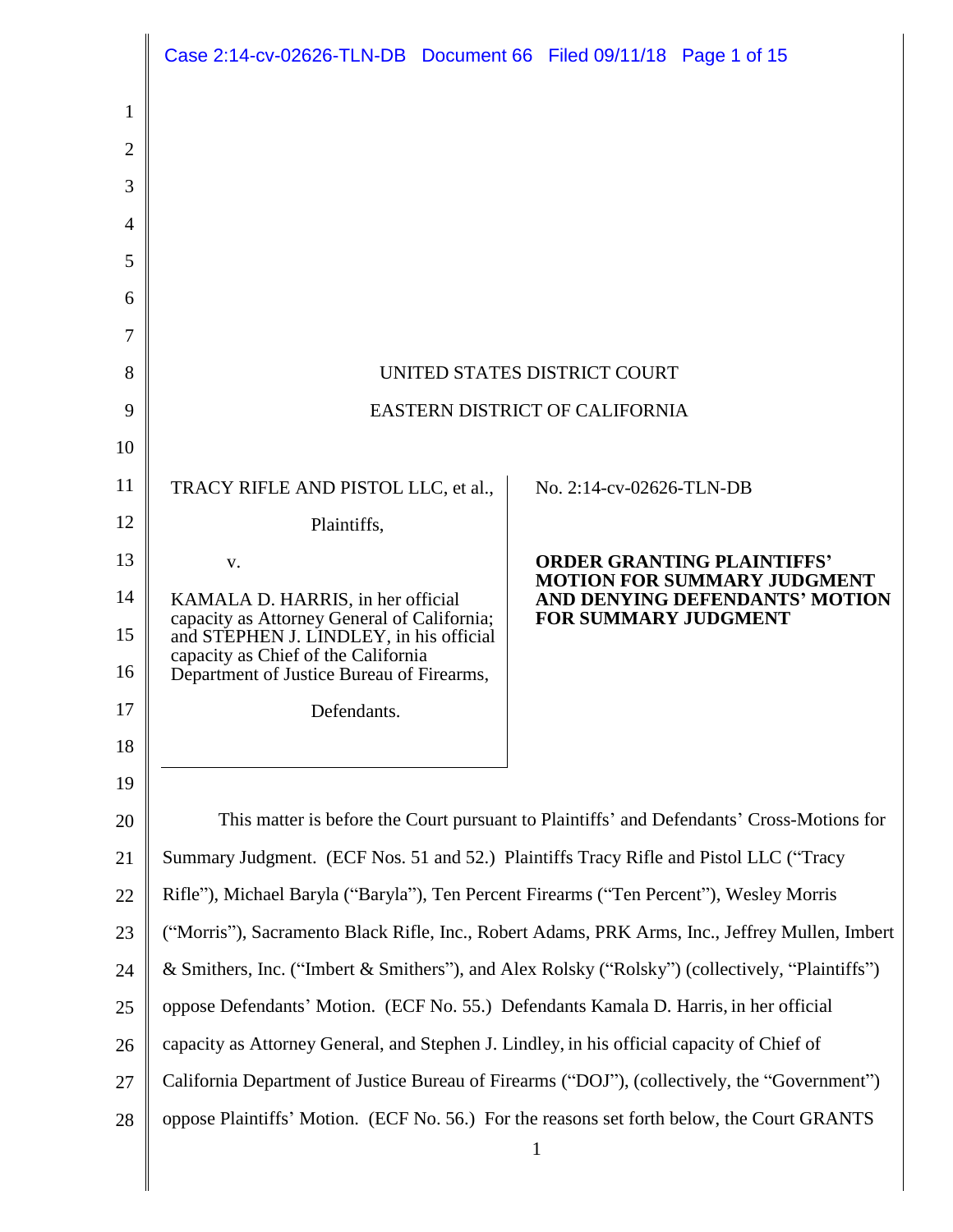## Case 2:14-cv-02626-TLN-DB Document 66 Filed 09/11/18 Page 2 of 15

1 2 Plaintiffs' Motion for Summary Judgment, (ECF No. 51), and DENIES Defendants' Motion for Summary Judgment, (ECF No. 52).

3

#### **I. FACTUAL AND PROCEDURAL BACKGROUND**

4 5 6 7 8 9 10 11 Plaintiffs, retail firearms dealerships and their owners, argue that California Penal Code § 26820 is unconstitutional under the First Amendment of the United States Constitution and therefore seek declaratory and injunctive relief. (ECF No. 22.) Section 26820 provides: "No handgun or imitation handgun, or placard advertising the sale or other transfer thereof, shall be displayed in any part of the premises where it can readily be seen from the outside." Cal. Penal Code § 26820. Several Plaintiffs have been cited for violations of § 26820, and several more would engage in speech prohibited by the statute but for the enforcement of it. (ECF No. 55-2 at 2–3.) The parties do not dispute the following facts.

12 13 14 15 16 17 18 19 20 21 22 23 24 25 26 27 28 On or about February 23, 2010, the DOJ inspected Ten Percent and discovered a metal sign shaped like a revolver in its parking lot. (ECF No. 55-2 at 2.) The DOJ inspector informed Morris, Ten Percent's owner, that the sign violated the handgun restriction, and Ten Percent removed the sign. (ECF No. 55-2 at 2–3; ECF No. 51-4 at 16.) The DOJ then issued a citation to Ten Percent and Morris for violating the handgun advertising ban. (ECF No. 55-2 at 3.) On September 12, 2014, the DOJ inspected Tracy Rifle. (ECF No. 55-2 at 2.) At the time of the inspection, Tracy Rifle's exterior windows were covered with large vinyl decals depicting four firearms—three handguns and a rifle. (ECF No. 55-2 at 2.) The DOJ cited Tracy Rifle and Baryla, Tracy Rifle's owner, for violating § 26820 and required them to take corrective action by February 11, 2015. (ECF No. 55-2 at 2; ECF No. 51-4 at 6.) On January 28, 2015, the DOJ inspected Imbert & Smithers and found a logo depicting an outline of a single-action revolver displayed on the building's exterior. (ECF No. 55-2 at 3.) The DOJ cited Imbert & Smithers and Rolsky, Imbert & Smithers's owner, for violating § 26820 and required them to take corrective action by July 28, 2015. (ECF No. 55-2 at 3; ECF No. 51-4 at 37.) All Plaintiffs wish to display truthful, nonmisleading on-site handgun advertising that is visible from the outside of their dealerships, and would do so, but for § 26820 and the threat of losing their dealer's licenses. (ECF No. 56-1 at 2.)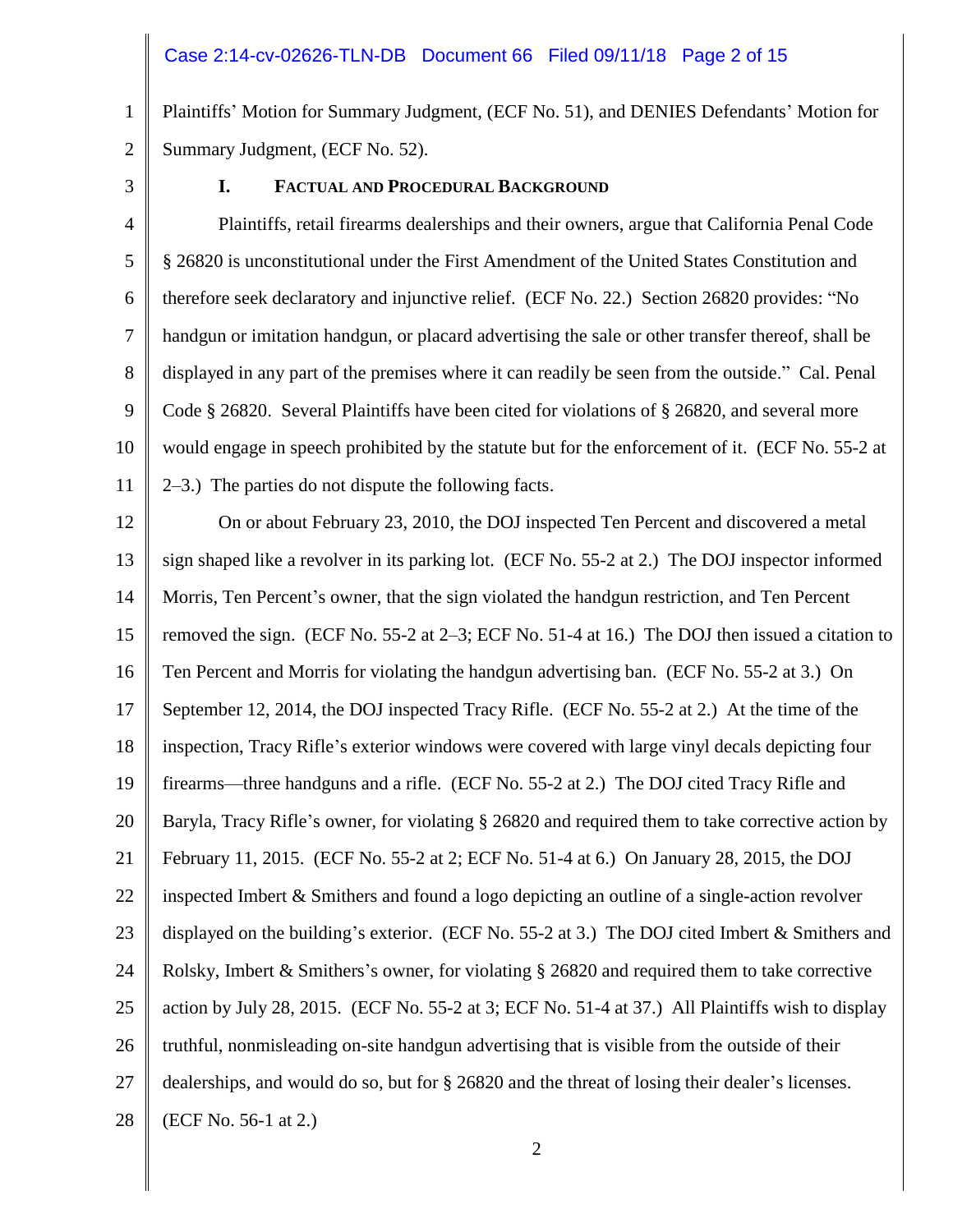## Case 2:14-cv-02626-TLN-DB Document 66 Filed 09/11/18 Page 3 of 15

- 1 2 3 Plaintiffs request this Court enter a declaratory judgment stating § 26820 violates the First Amendment and enter an injunction enjoining the enforcement of § 26820. (ECF No. 22 at 8–9.) Plaintiffs and the Government each move for summary judgment. (ECF Nos. 51 and 52).
- 4

## **II. STANDARD OF LAW**

5 6 7 8 9 10 11 12 13 14 15 16 17 Summary judgment is appropriate when the moving party demonstrates no genuine issue of any material fact exists and the moving party is entitled to judgment as a matter of law. Fed. R. Civ. P. 56(a); *Adickes v. S.H. Kress & Co.*, 398 U.S. 144, 157 (1970). Under summary judgment practice, the moving party always bears the initial responsibility of informing the district court of the basis of its motion, and identifying those portions of "the pleadings, depositions, answers to interrogatories, and admissions on file together with affidavits, if any," which it believes demonstrate the absence of a genuine issue of material fact. *Celotex Corp. v. Catrett*, 477 U.S. 317, 323 (1986). "[W]here the nonmoving party will bear the burden of proof at trial on a dispositive issue, a summary judgment motion may properly be made in reliance solely on the pleadings, depositions, answers to interrogatories, and admissions on file." *Id.* at 324 (internal quotation marks omitted). Indeed, summary judgment should be entered against a party who does not make a showing sufficient to establish the existence of an element essential to that party's case, and on which that party will bear the burden of proof at trial.

18 19 20 21 22 23 24 25 26 27 28 If the moving party meets its initial responsibility, the burden then shifts to the opposing party to establish that a genuine issue as to any material fact does exist. *Matsushita Elec. Indus. Co. v. Zenith Radio Corp.*, 475 U.S. 574, 585–87 (1986); *First Nat'l Bank of Ariz. v. Cities Serv. Co.*, 391 U.S. 253, 288–89 (1968). In attempting to establish the existence of this factual dispute, the opposing party may not rely upon the denials of its pleadings, but is required to tender evidence of specific facts in the form of affidavits, and/or admissible discovery material, in support of its contention that the dispute exists. Fed. R. Civ. P.  $56(c)$ . The opposing party must demonstrate that the fact in contention is material, i.e., a fact that might affect the outcome of the suit under the governing law, *Anderson v. Liberty Lobby, Inc.*, 477 U.S. 242, 248 (1986), and that the dispute is genuine, i.e., the evidence is such that a reasonable jury could return a verdict for the nonmoving party. *Id.* at 251–52.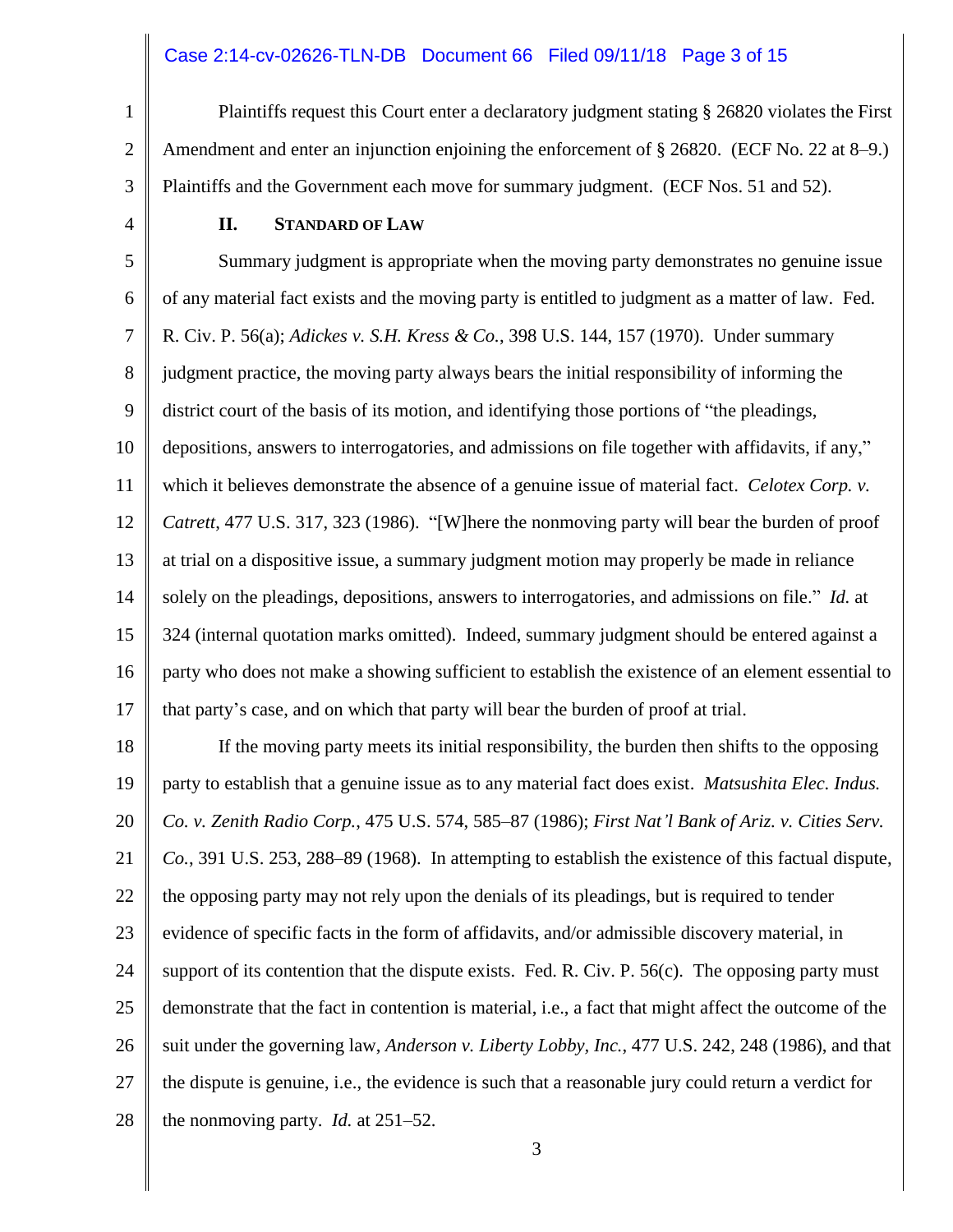#### Case 2:14-cv-02626-TLN-DB Document 66 Filed 09/11/18 Page 4 of 15

3

4

5

6

7

1

In the endeavor to establish the existence of a factual dispute, the opposing party need not establish a material issue of fact conclusively in its favor. It is sufficient that "the claimed factual dispute be shown to require a jury or judge to resolve the parties' differing versions of the truth at trial." *First Nat'l Bank*, 391 U.S. at 288–89. Thus, the "purpose of summary judgment is to 'pierce the pleadings and to assess the proof in order to see whether there is a genuine need for trial.'" *Matsushita*, 475 U.S. at 587 (quoting Rule 56(e) advisory committee's note on 1963 amendments).

8 9 10 11 12 13 14 15 16 17 18 19 In resolving the summary judgment motion, the court examines the pleadings, depositions, answers to interrogatories, and admissions on file, together with any applicable affidavits. Fed. R. Civ. P. 56(c); *SEC v. Seaboard Corp.*, 677 F.2d 1301, 1305–06 (9th Cir. 1982). The evidence of the opposing party is to be believed, and all reasonable inferences that may be drawn from the facts pleaded before the court must be drawn in favor of the opposing party. *Anderson*, 477 U.S. at 255. Nevertheless, inferences are not drawn out of the air, and it is the opposing party's obligation to produce a factual predicate from which the inference may be drawn. *Richards v. Nielsen Freight Lines*, 602 F. Supp. 1224, 1244–45 (E.D. Cal. 1985), *aff'd*, 810 F.2d 898 (9th Cir. 1987). Finally, to demonstrate a genuine issue that necessitates a jury trial, the opposing party "must do more than simply show that there is some metaphysical doubt as to the material facts." *Matsushita*, 475 U.S. at 586. "Where the record taken as a whole could not lead a rational trier of fact to find for the nonmoving party, there is no 'genuine issue for trial.'" *Id.* at 587.

20

#### **III. ANALYSIS**

21 22 23 24 25 26 27 Plaintiffs challenge § 26820 as unconstitutional under the First Amendment, both on its face and as applied. (ECF No. 22  $\P$  37.) To succeed in a facial challenge, "the challenger must establish that no set of circumstances exists under which the [statute] would be valid." *United States v. Salerno*, 481 U.S. 739, 745 (1987). The Government, conversely, argues the law survives intermediate scrutiny and therefore is not unconstitutional. (ECF No. 52 at 16–17.) The Supreme Court has set out a four-part test to guide the constitutional analysis of commercial speech.

28

At the outset, we must determine whether the expression is protected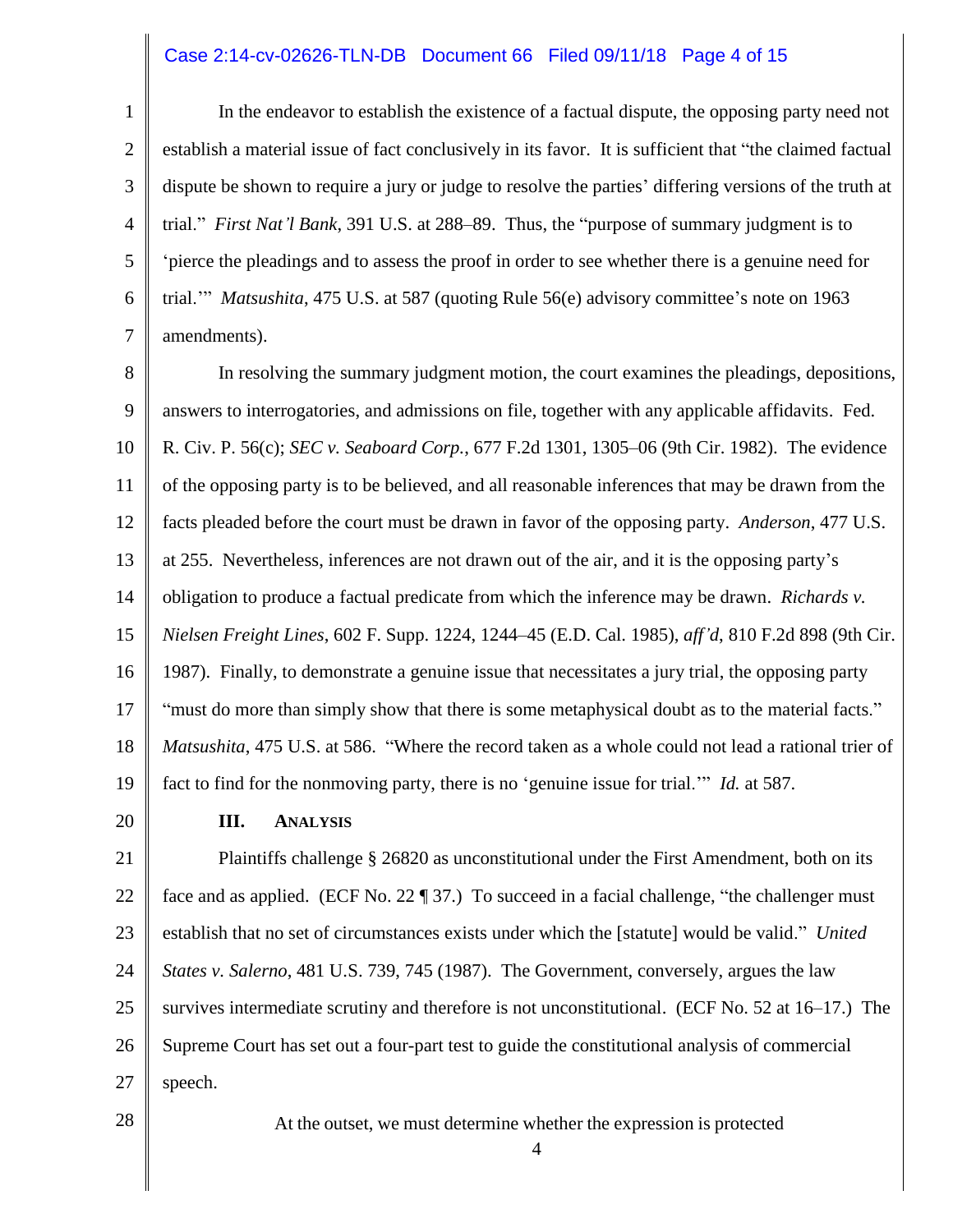|                | Case 2:14-cv-02626-TLN-DB  Document 66  Filed 09/11/18  Page 5 of 15                                                                     |  |  |
|----------------|------------------------------------------------------------------------------------------------------------------------------------------|--|--|
| 1              | by the First Amendment. For commercial speech to come within that                                                                        |  |  |
| $\overline{2}$ | provision, it at least must concern lawful activity and not be<br>misleading. Next, we ask whether the asserted governmental interest    |  |  |
| 3              | is substantial. If both inquiries yield positive answers, we must<br>determine whether the regulation directly advances the governmental |  |  |
| $\overline{4}$ | interest asserted, and whether it is not more extensive than is<br>necessary to serve that interest.                                     |  |  |
| 5              | Cent. Hudson Gas & Elec. Corp. v. Pub. Serv. Comm'n of N.Y., 447 U.S. 557, 566 (1980). If the                                            |  |  |
| 6              | Court finds that the affected speech is not misleading or related to unlawful activity, "the                                             |  |  |
| 7              | government bears the burden of showing that it has a substantial interest, that the restriction                                          |  |  |
| 8              | directly advances that interest and that the restriction is not more extensive than necessary to                                         |  |  |
| 9              | serve the interest." <i>Valle Del Sol Inc. v. Whiting</i> , 709 F.3d 808, 816 (9th Cir. 2013).                                           |  |  |
| 10             | Whether the Speech Concerns Lawful Activity and Is Nonmisleading<br>А.                                                                   |  |  |
| 11             | To qualify for First Amendment protection, the Court must first determine whether the                                                    |  |  |
| 12             | commercial speech concerns lawful activity and is not misleading. Cent. Hudson, 447 U.S. at                                              |  |  |
| 13             | 566. The parties agree that on-site handgun advertisements concern lawful activity—purchasing                                            |  |  |
| 14             | a handgun from a licensed dealer—and are not misleading. (ECF No. 51-1 at 13; ECF No. 52 at                                              |  |  |
| 15             | 14.) Indeed, not only is purchasing a handgun from a licensed dealer lawful, it is constitutionally                                      |  |  |
| 16             | protected. Dist. of Columbia v. Heller, 554 U.S. 570, 635 (2008). Therefore, the first prong of                                          |  |  |
| 17             | the Central Hudson test is satisfied.                                                                                                    |  |  |
| 18             | Whether the Government's Interests Are Substantial<br><b>B.</b>                                                                          |  |  |
| 19             | Next, the Government must demonstrate that "the asserted governmental interest is                                                        |  |  |
| 20             | substantial." Cent. Hudson, 447 U.S. at 566. Here, the Government advances two interests in                                              |  |  |
| 21             | support of its argument that § 26820 withstands First Amendment scrutiny. First, the                                                     |  |  |
| 22             | Government asserts it has a substantial interest in reducing handgun suicide. (ECF No. 52 at 18.)                                        |  |  |
| 23             | Second, the Government asserts it has a substantial interest in reducing handgun crime. (ECF No.                                         |  |  |
| 24             | 52 at 23.) Plaintiffs do not dispute these are substantial governmental interests. (See ECF No.                                          |  |  |
| 25             | 51-1 at 13; ECF No. 55 at 5–6.) Therefore, the Court assumes that the Government's stated                                                |  |  |
| 26             | interests are substantial.                                                                                                               |  |  |
| 27             | $\frac{1}{1}$                                                                                                                            |  |  |
| 28             | $/ \! / \! /$                                                                                                                            |  |  |
|                | 5                                                                                                                                        |  |  |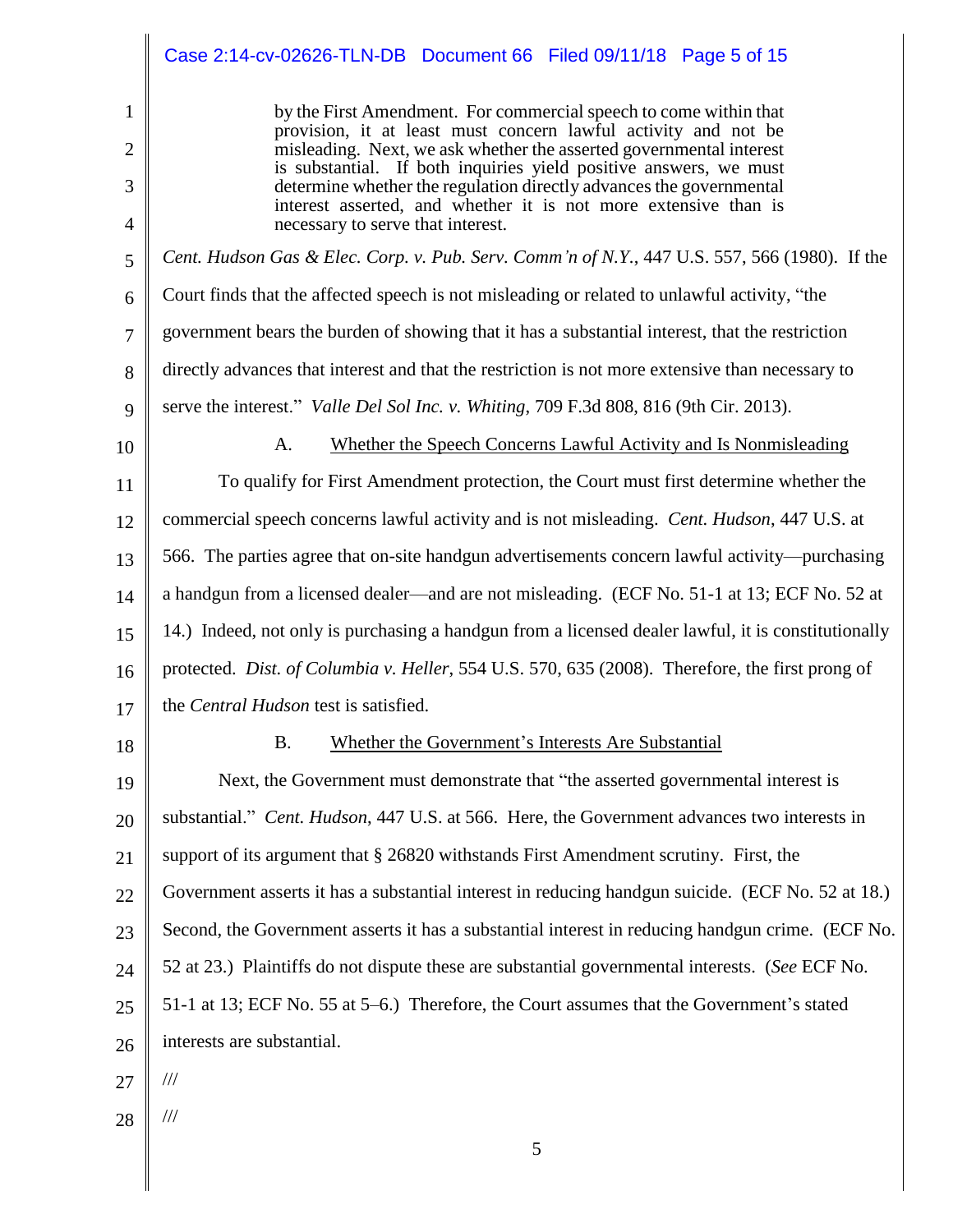|                | Case 2:14-cv-02626-TLN-DB  Document 66  Filed 09/11/18  Page 6 of 15                                           |  |
|----------------|----------------------------------------------------------------------------------------------------------------|--|
| $\mathbf{1}$   | C.<br>Whether § 26820 Directly and Materially Advances the Governmental                                        |  |
| $\overline{2}$ | <b>Interests Asserted</b>                                                                                      |  |
| 3              | The third prong of the <i>Central Hudson</i> test requires the Government to show that "the                    |  |
| $\overline{4}$ | speech restriction directly and materially advances the asserted governmental interest[s]."                    |  |
| 5              | Greater New Orleans Broad. Ass'n v. United States, 527 U.S. 173, 188 (1999). This prong is                     |  |
| 6              | "critical; otherwise, 'a State could with ease restrict commercial speech in the service of other              |  |
| 7              | objectives that could not themselves justify a burden on commercial expression." Rubin v.                      |  |
| 8              | Coors Brewing Co., 514 U.S. 476, 487 (1995) (quoting Edenfield v. Fane, 507 U.S. 761, 771                      |  |
| 9              | (1993)). "It is well established that 'the party seeking to uphold a restriction on commercial                 |  |
| 10             | speech carries the burden of justifying it."" Edenfield, 507 U.S. at 770 (quoting Bolger v. Youngs             |  |
| 11             | Drug Prods. Corp., 463 U.S. 60, 71 n.20 (1983)). This burden requires more than "mere                          |  |
| 12             | speculation or conjecture; rather, a governmental body seeking to sustain a restriction on                     |  |
| 13             | commercial speech must demonstrate that the harms it recites are real and that its restriction will            |  |
| 14             | in fact alleviate them to a material degree." <i>Id.</i> at $770-71$ . Courts will not sustain a regulation if |  |
| 15             | it "provides only ineffective or remote support for the government's purpose' or if there is 'little           |  |
| 16             | chance' that the restriction will advance the State's goal." Lorillard Tobacco Co. v. Reilly, 533              |  |
| 17             | U.S. 525, 566 (2001) (citation omitted) (quoting Greater New Orleans Broad., 527 U.S. at 193;                  |  |
| 18             | <i>Edenfield</i> , 507 U.S. at 770). However, the Government need not produce empirical data to                |  |
| 19             | support its conclusion that a speech restriction is necessary. Florida Bar v. Went For It, Inc., 515           |  |
| 20             | U.S. 618, 628 (1995). Instead, it may rely on "history, consensus, and 'simple common sense."                  |  |
| 21             | <i>Id.</i> (quoting <i>Burson v. Freeman,</i> 504 U.S. 191, 211 (1992)).                                       |  |
| 22             | The Government argues that § 26820 directly advances its "interest in decreasing handgun                       |  |
| 23             | suicides because the law inhibits handgun purchases by people with impulsive personality traits,               |  |
| 24             | who, as a group, are at a higher risk for suicide than the population in general." (ECF No. 52 at              |  |
| 25             | 18.) The Government argues its objective of preventing handgun suicides is achieved in two                     |  |
| 26             | steps. "First, the advertisements restricted by section 26820 inhibit purchases by people with                 |  |
| 27             | impulsive personality traits, a conclusion supported by Professor Gundlach's expert report."                   |  |
| 28             | (ECF No. 52 at 18.) "[S] econd, people with impulsive personality traits are at a higher risk for<br>6         |  |

 $\parallel$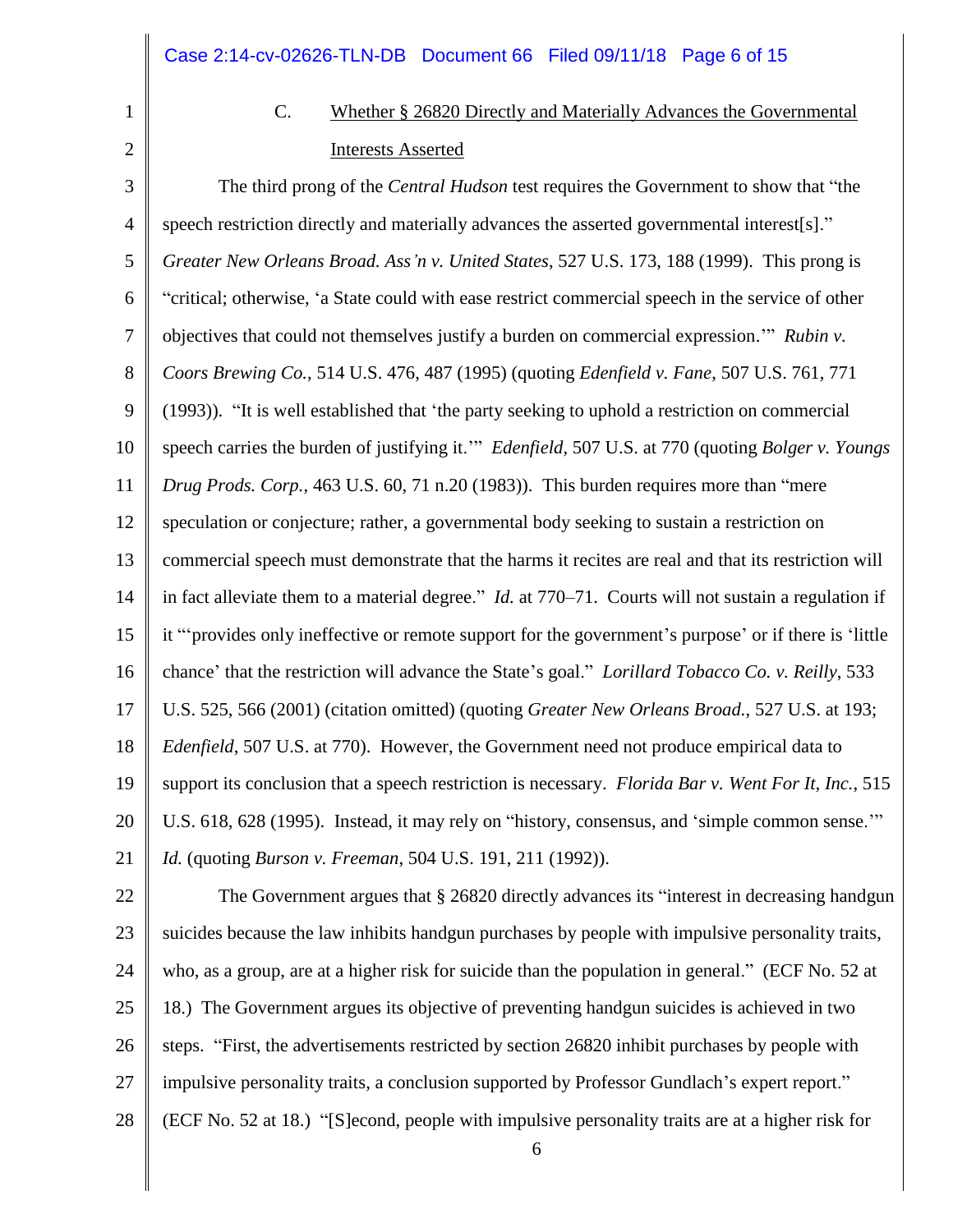## Case 2:14-cv-02626-TLN-DB Document 66 Filed 09/11/18 Page 7 of 15

1 2 3 4 5 6 7 8 9 10 11 12 13 committing suicide, a conclusion supported by Professor Mann's expert report." (ECF No. 52 at 18.) The Government argues suicide is the leading cause of death for purchasers in the year after a handgun purchase, thus California's ten-day waiting period, Cal. Penal Code §§ 26815(a),  $27540(a)$ , is not entirely effective. (ECF No. 52 at 21.) In fact, according to the Government's expert, "[g]uns used for suicide are bought a mean of *11 years* before the suicide." (ECF No. 43- 2 ¶ 30 (emphasis added).) The Government's argument that § 26820 directly advances its interest in handgun crime follows a similar vein—advertisements restricted by § 26820 tend to induce purchase by people with impulsive personality traits, and impulsive people are more likely to engage in crime. (ECF No. 52 at 23–24.) Thus, the Government's theory is essentially that an impulsive person will see a handgun sign outside a store, will impulsively buy the gun (although the Government does not identify a specific purpose for the purchase), and then, at some unspecified future time likely years later, the person's impulsive temperament will lead him to impulsively misuse the handgun that he bought in response to seeing the sign.

14 15 16 17 18 19 20 21 22 23 24 25 26 27 28 The Government claims § 26820 directly advances both its interests because it inhibits people with "impulsive personality traits" from purchasing a handgun in the first place. (ECF No. 52 at 18; ECF No. 56 at 8.) However, the Supreme Court has rejected this highly paternalistic approach to limiting speech, holding that the Government may not "achieve its policy objectives through the indirect means of restraining certain speech by certain speakers." *Sorrell v. IMS Health Inc.*, 564 U.S. 552, 577 (2011). The Supreme Court has reiterated that the Government cannot justify content-burdens on speech based on the "fear that people would make bad decisions if given truthful information." *Id.* (quoting *Thompson v. W. States Med. Ctr.*, 535 U.S. 357, 374 (2002)). "Precisely because bans against truthful, nonmisleading commercial speech rarely seek to protect consumers from either deception or overreaching, they usually rest solely on the offensive assumption that the public will respond 'irrationally' to the truth." *44 Liquormart v. Rhode Island*, 517 U.S. 484, 503 (1996) (plurality opinion). For this reason, "[t]he First Amendment directs us to be especially skeptical of regulations that seek to keep people in the dark for what the government perceives to be their own good." *Id.* The Government "may not seek to remove a popular but disfavored product from the marketplace by prohibiting truthful,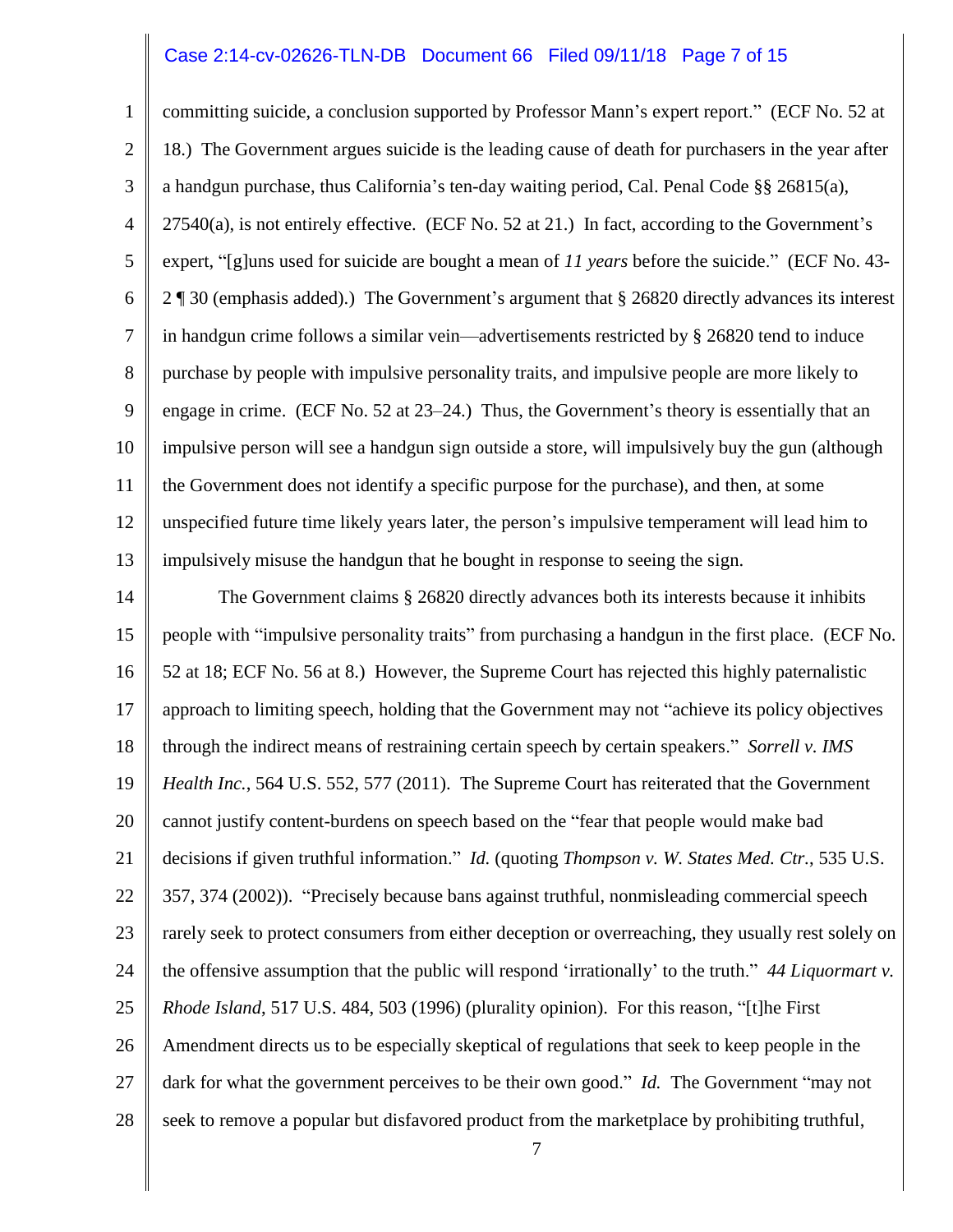## Case 2:14-cv-02626-TLN-DB Document 66 Filed 09/11/18 Page 8 of 15

1 2 nonmisleading advertisements that contain impressive endorsements or catchy jingles." *Sorrell*, 564 U.S. at 577–78. That the Government "finds expression too persuasive does not permit it to quiet the speech or to burden its messengers." *Id.* at 578.

3

4 5 6 7 8 9 10 11 12 13 14 15 16 17 Yet, this is exactly what the Government seeks to do. The Government aims to stop a group of law-abiding adults with the shared personality trait of "impulsiveness" from making what it sees the bad decision of purchasing a handgun. The Government believes if it can inhibit such persons from making the initial decision to purchase a handgun, it will save them from harming themselves or others with the handgun at some later date, likely years from the initial purchase. However, the Government may not restrict speech that persuades adults, who are neither criminals nor suffer from mental illness, from purchasing a legal and constitutionallyprotected product, merely because it distrusts their personality trait and the decisions that personality trait may lead them to make later down the road. Moreover, in the effort to restrict impulsive individuals from purchasing handguns, the Government has restricted speech to all adults, irrespective of whether they have this personality trait.<sup>1</sup> Therefore, the Government impermissibly seeks to achieve its goals through the indirect means of restricting certain speech by certain speakers based on the fear that a certain subset of the population with a particular personality trait could potentially make what the Government contends is a bad decision.

18 19 20 21 22 23 24 25 26 In addition to the Supreme Court's rejection of this type of approach, § 26820 is fatally underinclusive. "[U]nderinclusivity is relevant to *Central Hudson's* direct advancement prong because it 'may diminish the credibility of the government's rationale for restricting speech in the first place.'" *Valle Del Sol*, 709 F.3d at 824 (quoting *Metro Lights, L.L.C. v. City of Los Angeles*, 551 F.3d 898, 905 (9th Cir. 2009)). For example, in *Pitt News v. Pappert*, 379 F.3d 96 (3d Cir. 2004), the Third Circuit struck down a law restricting alcohol advertising in publications directly targeted to college students. The Court held that the law "applie[d] only to advertising in a very narrow sector of the media," and the state failed to show that "eliminating ads in [a] narrow sector [of the media] will do any good" because students "will still be exposed to a torrent of beer ads on

 $\overline{a}$ 

<sup>27</sup>

<sup>28</sup> <sup>1</sup> The Government may not restrict commercial speech to shield a segment of the population when there are less restrictive alternatives. *See Lorillard Tobacco*, 533 U.S. at 581 ("[T]he governmental interest in protecting children from harmful materials does not justify an unnecessarily broad suppression of speech addressed to adults.").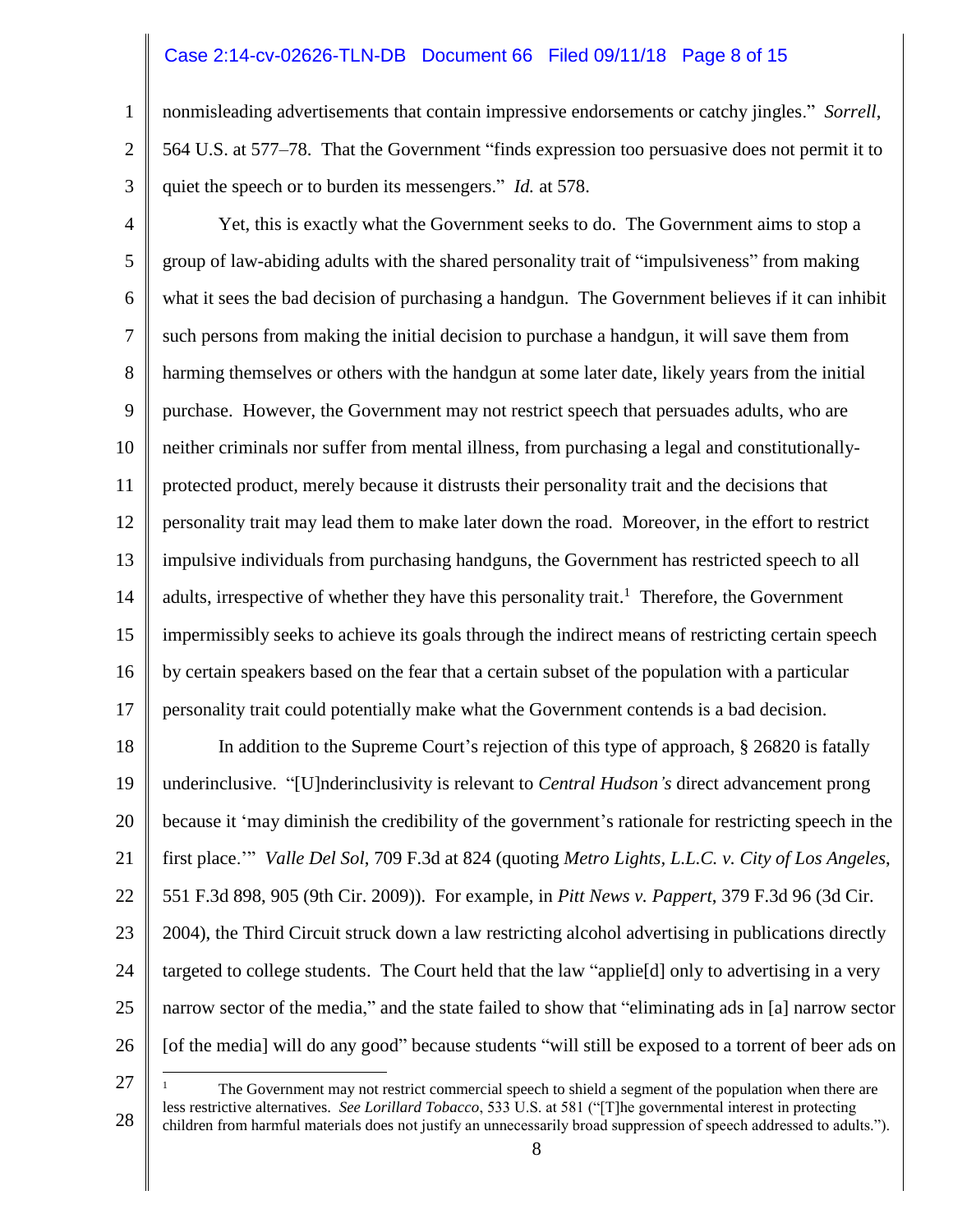## Case 2:14-cv-02626-TLN-DB Document 66 Filed 09/11/18 Page 9 of 15

1 2 3 4 5 6 7 8 9 10 11 12 television and the radio, and they will still see alcoholic beverage ads in other publications," including other publications displayed on campus. *Id.* at 107. The Ninth Circuit recently addressed a similar issue in *Retail Digital Network, LLC v. Prieto*, 861 F.3d 839, 851 (9th Cir. 2017), holding that restricting only a "small portion" of alcohol advertising visible to consumers could not directly and materially advance the government's purported interest in promoting temperance. The Government offers no meaningful distinction between this case and *Pitt News*. Plaintiffs could display a large neon sign reading "GUNS GUNS GUNS" or a 15-foot depiction of a modern sporting rifle, and this would be permissible. Moreover, Plaintiffs are free to advertise through any other channels of communication. This includes a print advertisement with a map to the store, a billboard with directions to the store (which could be blocks away), or a radio jingle that makes it easy to find the store. The underinclusivity of this law gravely diminishes the credibility of the Government's rationale.

13 14 15 16 17 18 19 20 21 22 23 24 More fundamentally, however, the Government has not demonstrated that § 26820 would have any effect on handgun suicide or violence. The Government's first expert, Professor Gregory T. Gundlach, opines that "it is reasonable to conclude that the display of a handgun or imitation handgun or placard advertising the sale or other transfer thereof, in any part of the premises of a California licensed handgun seller, that can be readily seen from the outside, contributes in a positive way to the impulsive purchase of handguns." (ECF No. 43-1  $\P$  10.) Professor Gundlach defines an "impulsive purchase" as "an unplanned and sudden buying act, in response to subjective or external stimuli, accompanied by a powerful and persistent urge." (ECF No. 43-1 ¶ 31.) According to Professor Gundlach, "[i]mpulse buying is distinguished from other forms of buying based on the fact that it is primarily driven by strong hedonic temptations of immediate satisfaction and improved mood with little or no regard for consequences." (ECF No. 43-1 ¶ 34.)

25 26 27 28 In reaching his conclusion, Professor Gundlach relies on studies of impulsive purchases generally. (ECF No. 43-1 ¶¶ 32, 50–52.) The question, however, is not whether advertising restrictions can generally reduce impulsive purchases, but rather whether § 26820 directly and materially advances the Government's interest in reducing handgun purchases among impulsive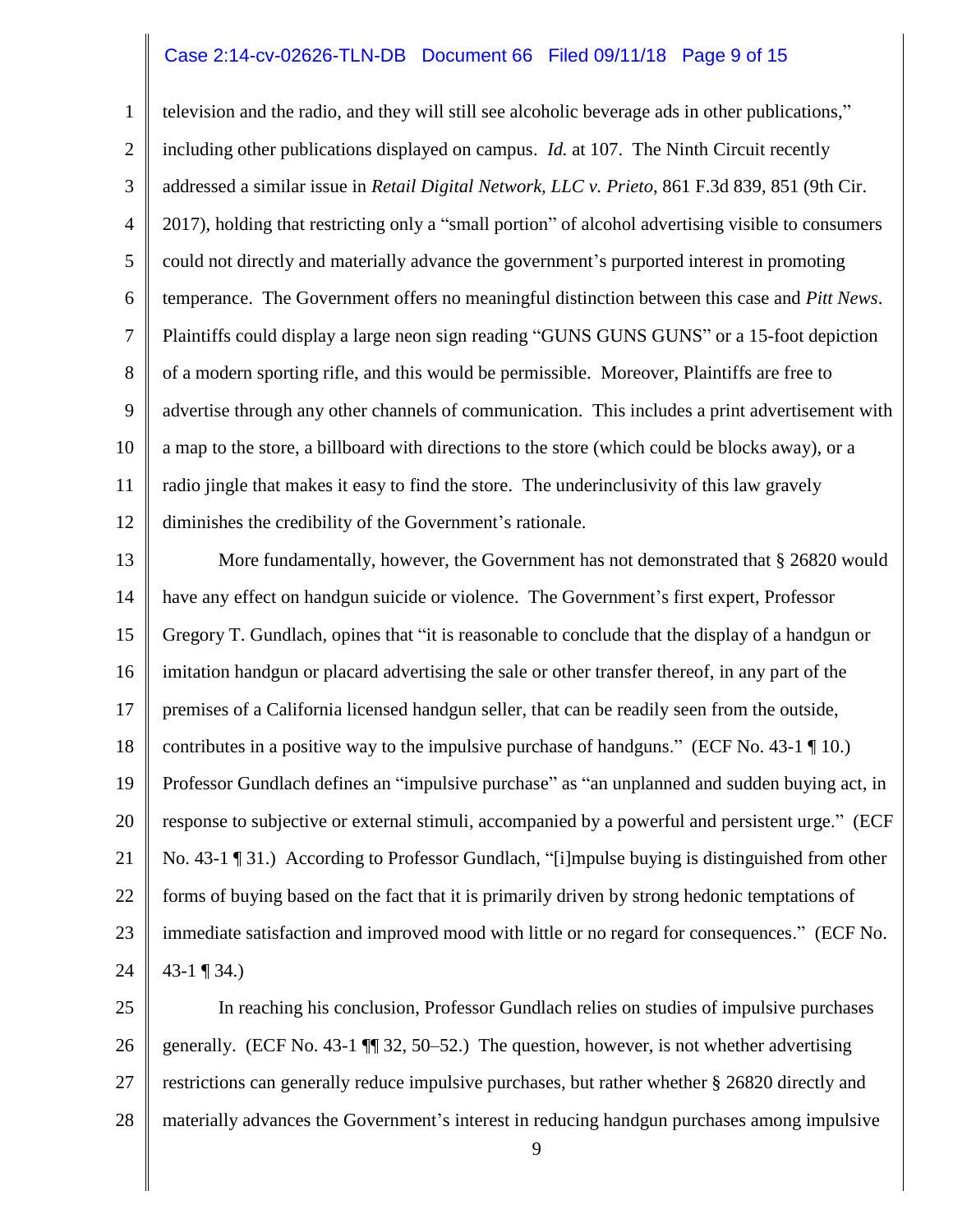## Case 2:14-cv-02626-TLN-DB Document 66 Filed 09/11/18 Page 10 of 15

1 2 3 4 5 6 7 8 9 10 11 12 13 14 15 16 17 18 19 people and in turn the risk of handgun suicide or crime. The little evidence Professor Gundlach relies on to tie impulsive purchases to handguns includes a remark by a firearm manufacturer's executive during an earnings call, a passing mention in an industry publication, and two commenters on firearms blogs. (ECF No. 43-1 ¶ 33.) This evidence is trivial. Notably, it is unclear whether the use of the word "impulse" in any of these scenarios refers to the same "impulse" referred to by Professor Gundlach. Further, a study Professor Gundlach relies on explains that firearms fall into a product category least likely to involve impulse purchasing. *See* Clinton Amos et al., *A Meta-Analysis of Consumer Impulse Buying*, 31 J. Retailing & Consumer Servs. 86 (2014) ("An examination of product type did produce substantial difference as impulse buying was greater for fashion merchandise than supermarket purchases and general merchandise."). Handguns are substantially different from most purchases, both in terms of product type and cost. However, none of the studies Professor Gundlach relies on specifically address the impact of advertising on impulse purchases of handguns, let alone the impact specifically caused by the signage prohibited by § 26820. Nor does Professor Gundlach explain why the impulse purchases of handguns would be similar to other products. He similarly fails to address whether California handgun purchase regulations, such as the ten-day waiting period or required firearms law and safety test, would have an impact on impulsive handgun purchases. Thus, Professor Gundlach's data simply does not reveal that § 26820 reduces impulsive handgun purchases, let alone to a material degree.

20 21 22 23 24 25 26 27 28 The Government does not satisfy its burden of materiality on a content-based commercial speech restriction by procuring an expert who, after citing some statistics and studies not directly related to the issue at hand, merely finds it "reasonable to conclude" that a statute does what the Government says it does and fails to express any opinion regarding the magnitude of this conclusion. *See 44 Liquormart*, 517 U.S. at 506 (plurality opinion) (holding the government failed to meet the direct advancement prong when it "presented no evidence to suggest that its speech prohibition [would] *significantly* reduce marketwide consumption" of alcohol). At best, Professor Gundlach's opinion provides "only ineffective or remote support for the government's purpose," which, of course, is not enough under *Central Hudson*. *Cent. Hudson*, 447 U.S. at 564.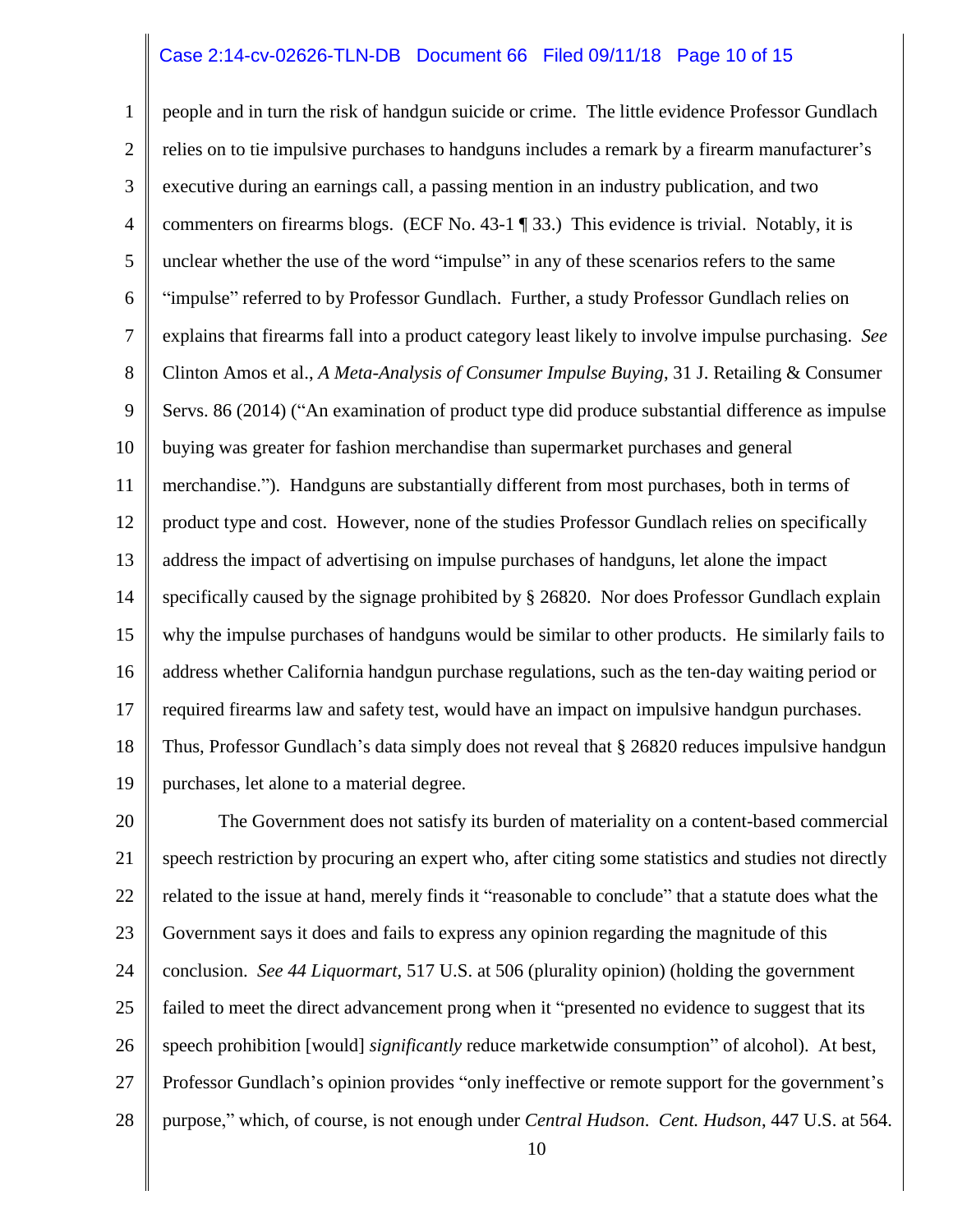## Case 2:14-cv-02626-TLN-DB Document 66 Filed 09/11/18 Page 11 of 15

Rather, the Government "must demonstrate that the harms it recites are real and that its restriction will in fact alleviate them to a material degree." *Edenfield*, 507 U.S. at 771.<sup>2</sup> Thus, the Government fails to demonstrate § 26820 affects impulsive handgun purchases to a material degree.

5 6 7 8 9 10 11 12 13 14 15 16 17 18 The Government next relies on the opinion of Professor J. John Mann to demonstrate that "people with impulsive personality traits are at a higher risk for committing suicide." (ECF No. 52 at 18.) Particularly, "Professor Mann offers the opinion that people with impulsive personality traits are more likely to make a suicide attempt and that having a handgun in the home further increases the risk that they will." (ECF No. 52 at 20.) Professor Mann goes on to explain that "[s]uicidal behavior is generally impulsive and 70% of suicide attempters act less than one hour after deciding to kill themselves." (ECF No. 43-2 ¶ 24.) Professor Mann did not study the effect of § 26820 on impulsive handgun purchases, but rather assumes that if the invalidation of § 26820 would result in an increase in handgun purchases by people with impulsive personality traits, if § 26820 were invalidated, "it would result in more handgun suicides in direct proportion to the increase in handgun purchases by a vulnerable subgroup of the general population characterized by more pronounced impulsive personality traits." (ECF No. 43-2 ¶ 15.) The Government also cites several studies that found handgun purchases are associated with an increased risk of suicide for the purchaser and members of the purchaser's household. (ECF No. 52 at 21.)

19 20 21 22 23 24 25 Both Professor Mann's report and the studies the Government cite conclude that impulsive personality traits increase the risk of suicide or are associated with suicide. Plaintiffs do not challenge the accuracy of these conclusions, (ECF No. 55-2 at 24–25), but instead, challenge what they mean. (ECF No. 55 at 20.) Even if these conclusions are valid, they both fail to demonstrate to any degree whether people who impulsively purchase handguns, as opposed to those who non-impulsively purchase handguns or obtain a handgun through means other than store purchase, commit suicide with that handgun. In other words, the Government fails to make

26

 $\overline{a}$ 

1

2

3

4

27 28 <sup>2</sup> Of course, this is not to say handgun signs visible from the outside of a store do not serve an important interest to stores. It is possible these signs could channel a handgun purchaser into one store rather than another. *See Greater New Orleans Broad.*, 527 U.S. at 188–89 ("While it is no doubt fair to assume that more advertising would have some impact on overall demand for gambling, it is also reasonable to assume that much of that advertising would merely channel gamblers to one casino rather than another.").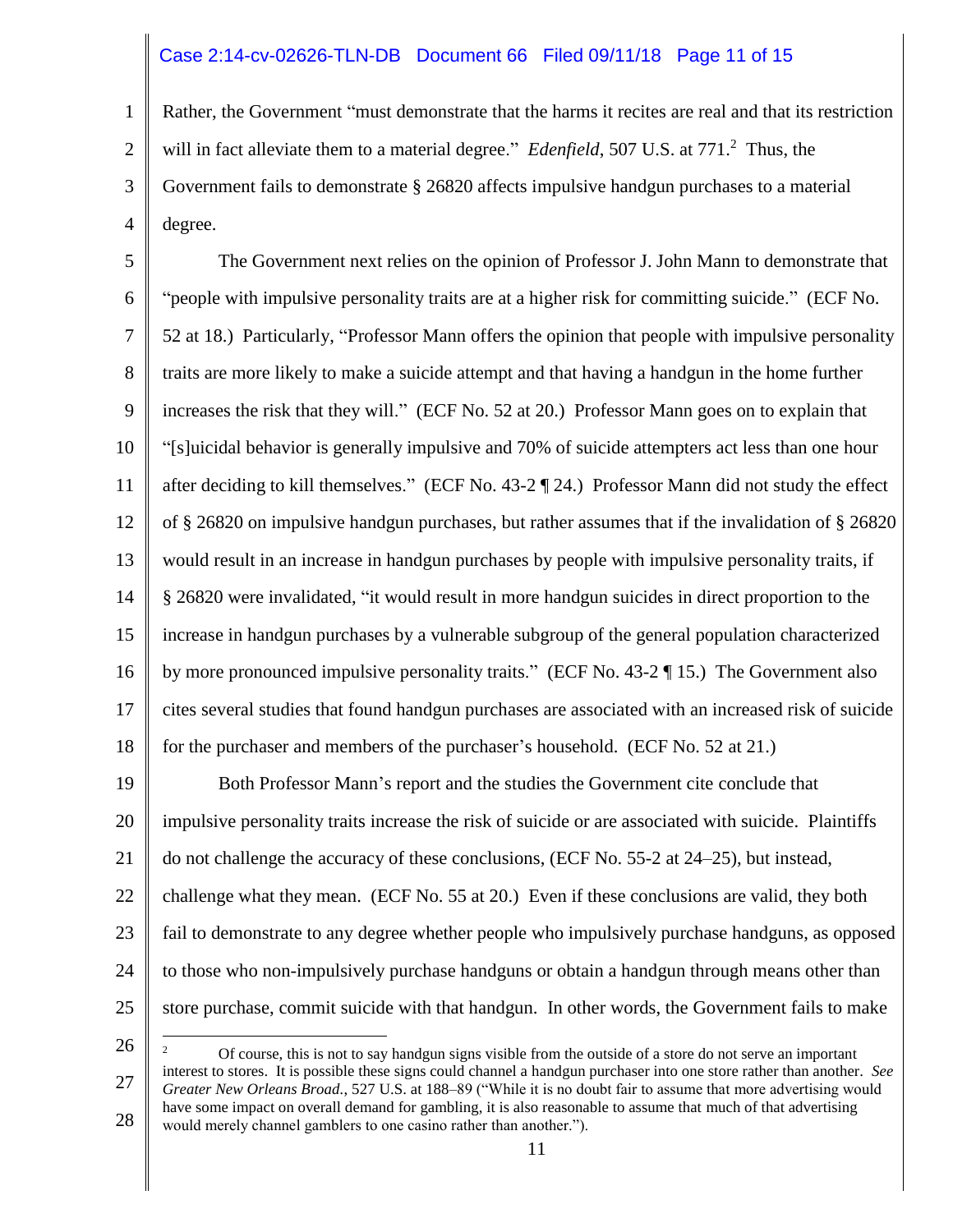## Case 2:14-cv-02626-TLN-DB Document 66 Filed 09/11/18 Page 12 of 15

1 2 3 4 5 6 7 8 9 10 11 12 13 14 15 16 17 the link that impulsive handgun purchases result in impulsive handgun suicides. In fact, according to Professor Mann, the most relevant factor in handgun suicide is not whether the person who commits suicide purchases the handgun (let alone whether they impulsively purchase the handgun), but rather is whether a firearm is available in the home. (ECF No. 55-1 at 28 ("The gun in the house is what places people at risk. It's not necessarily whether they bought the gun or another family member bought the gun.").) Professor Mann's opinion thus focuses on the general notion that fewer handguns means less handgun suicide, rather than whether restricting impulsive handgun purchases would reduce handgun suicides. (*See* ECF No. 43-2 ¶ 33 ("The more handguns that are purchased the more handgun suicides will happen.").) But, the Court already held that the Government may not advance its asserted interests by demonstrating that as a general matter fewer handguns results in less handgun crime and violence. (ECF No. 32 at 10.) Ultimately, the Government fails to show that  $\S$  26820 has any direct or material effect on reducing handgun suicides because it fails to bridge the gap between those who impulsively purchase handguns and those who impulsively commit suicide with a handgun. Instead, the Government relies on mere speculation and conjecture. Accordingly, the Government fails to demonstrate that an impulsive handgun purchase results in an impulsive handgun suicide, i.e., that an impulsive handgun purchase is actually a "bad decision."

18 19 20 21 22 23 24 25 26 Although the bulk of the Government's argument focuses on suicide, the Government still maintains, as it did in the preliminary injunction stage, that § 26820 also directly advances California's interest in reducing handgun crimes. (ECF No. 52 at 23–24.) The Government still, however, has not produced evidence that § 26820 reduces impulsive handgun purchases and that this reduction in turn leads to less impulsive handgun crime, beyond what California's ten-day waiting period already provides. In the absence of evidence and with no common-sense relation, the Government has not met its burden of demonstrating that § 26820 directly and materially advances that interest. In sum, the Government fails to show that § 26820 has any effect on handgun suicide or crime.

27 ///

28 ///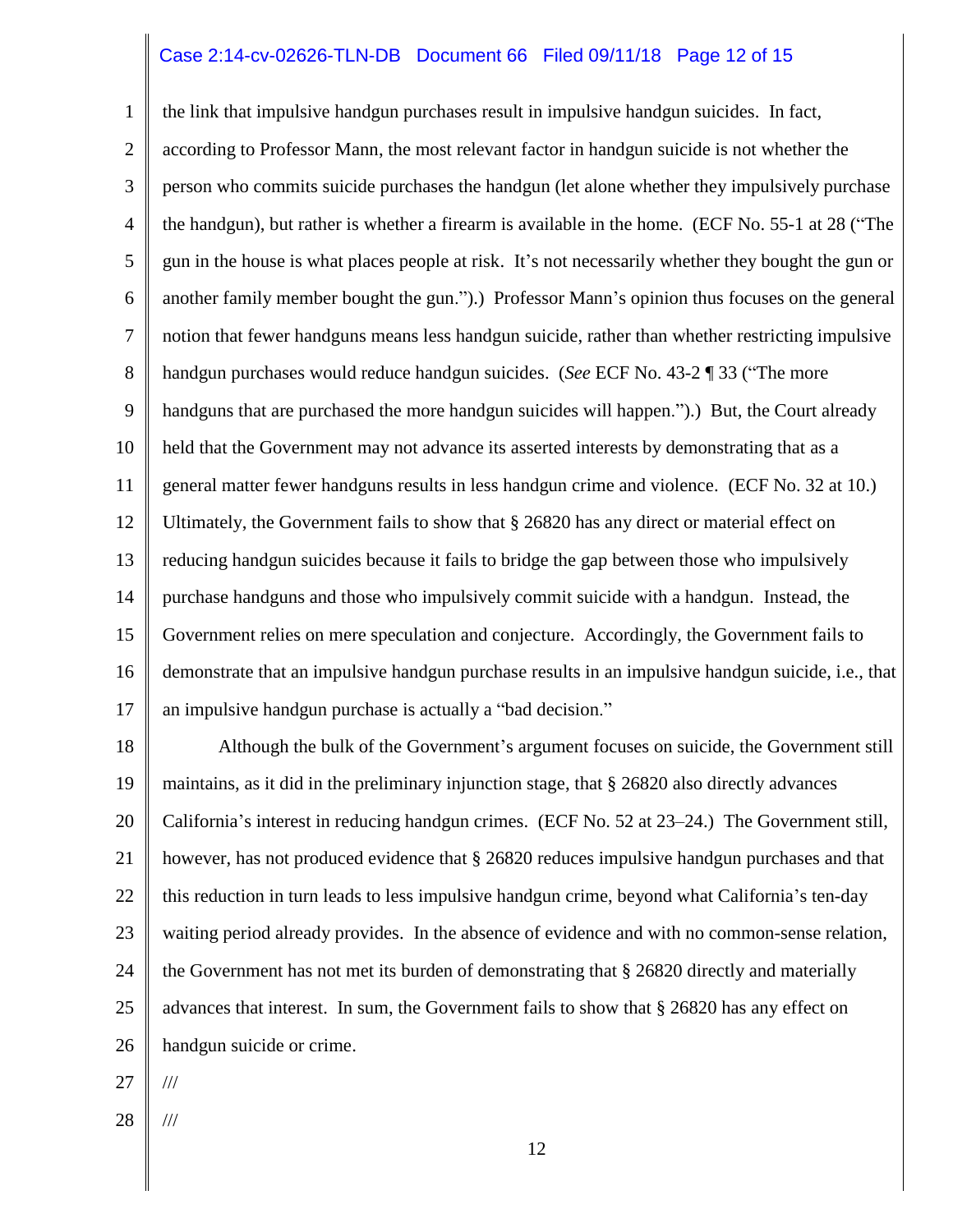2

1

## D. Whether § 26820 Is More Extensive Than Necessary

3 4 5 6 7 8 9 Finally, the last prong of the *Central Hudson* test requires the Government to demonstrate that the challenged statute "is no more extensive than necessary to further" the Government's interests. *Cent. Hudson*, 447 U.S. at 569–70. "The fourth part of the test complements the directadvancement inquiry of the third, asking whether the speech restriction is not more extensive than necessary to serve the interests that support it." *Greater New Orleans Broad.*, 527 U.S. at 188. In other words, "it should not be overinclusive." *Valle Del Sol*, 709 F.3d at 825 (emphasis omitted). The Government's fit need not be the least restrictive means, and it need not be perfect, but it must be reasonable. *Greater New Orleans Broad.*, 527 U.S. at 188.

10 11 12 13 14 15 16 17 18 19 20 21 22 However, "[i]f the First Amendment means anything, it means that regulating speech must be a last—not first—resort." *Thompson*, 535 U.S. at 373. "[I]f the Government could achieve its interests in a manner that does not restrict speech, or that restricts less speech, the Government must do so." *Id.* at 371. A statute is more extensive than necessary if the government has other options that could advance its asserted interest in a manner less intrusive on First Amendment rights. *Rubin*, 514 U.S. at 491. The Government can achieve its interests not only through the creation of new laws, but also through the enforcement of existing laws. *See Italian Colors Rest. v. Becerra*, 878 F.3d 1165, 1178 (9th Cir. 2018) (holding California had "other, more narrowly tailored means of preventing consumer deception" such as banning deceptive or misleading surcharges, requiring retailers to disclose their surcharges both before and at the point of sale, or enforcing its existing laws banning unfair business practices and misleading advertising in pricing"); *Valle Del Sol*, 709 F.3d at 826–27 (holding Arizona could further its interest in traffic safety by enforcing existing traffic regulations rather than restricting speech).

23 24 25 26 27 28 The Government argues that § 26820 targets no more speech than necessary to further its asserted interests. (ECF No. 52 at 24.) However, the Government has "various other laws at its disposal that would allow it to achieve its stated interests while burdening little or no speech." *Valle Del Sol*, 709 F.3d at 826 (quoting *Comite de Jornaleros de Redondo Beach v. City of Redondo Beach*, 657 F.3d 936, 949 (9th Cir. 2011)). For example, California has several laws that, if enforced, further its substantial interest in reducing handgun suicide and crime without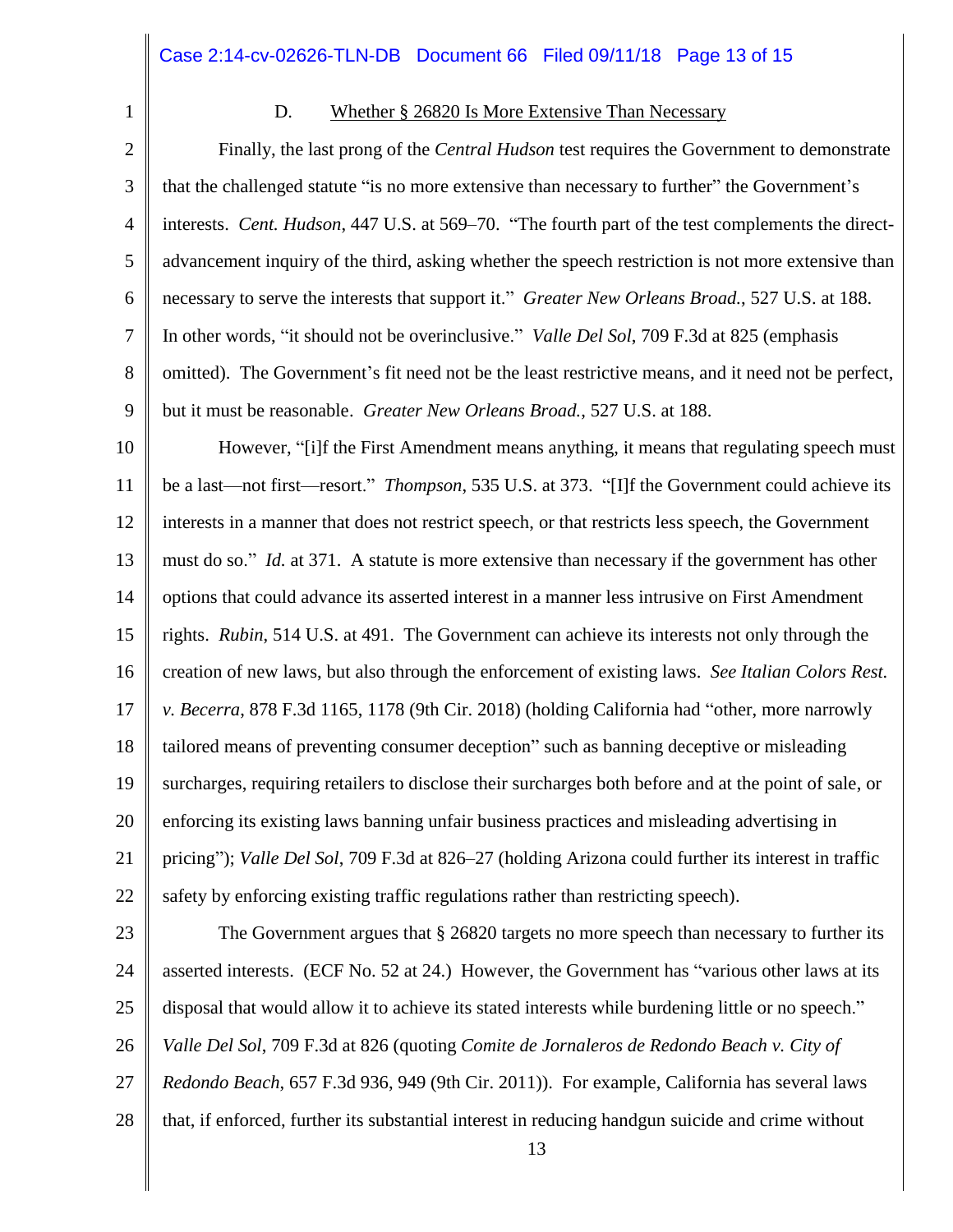## Case 2:14-cv-02626-TLN-DB Document 66 Filed 09/11/18 Page 14 of 15

1 2 3 4 5 6 7 8 9 10 11 12 13 14 restricting speech. The most notable of these laws imposes a ten-day waiting period before a purchaser can receive a gun. Cal. Penal Code §§ 26815(a), 27540(a). This law, unlike § 26820, is precisely related to the Government's interests in preventing handgun suicide and violence as it "provides time not only for background checks, but for the purchaser to reflect on what he or she is doing, and, perhaps, for second thoughts that might prevent gun violence." *Silvester v. Harris*, 843 F.3d 816, 829 (9th Cir. 2016). Additionally, California limits purchasers to one handgun purchase within a thirty-day period, § 27535, and requires the purchaser complete a firearm safety certificate program, §§ 31610–31670. Unlike § 26820, which purportedly serves only to deter the impulsive purchase of a handgun (ECF No. 58 at 11), these laws act directly to deter the potential harmful consequences of handgun purchases without restricting speech. They allow purchasers not only the time to reflect on their purchases, but also provide an opportunity for purchasers to learn about gun safety. Further, to deter handgun crime, the Government has an arsenal of criminal laws it may enforce. Thus, the Government could further its asserted interests simply by enforcing these existing laws.

15 16 17 18 19 20 21 22 23 24 25 26 27 28 If the Government considers its existing safeguards inadequate to combat handgun suicide and crime, it may pass additional direct regulations within constitutionally permissible boundaries. The Government may also counteract what it views as dangerous messages with "more speech, not enforced silence." *Lorillard Tobacco*, 533 U.S. at 586 (quoting *Whitney v. California*, 274 U.S. 357, 377 (1927) (Brandeis, J., concurring)). For example, the Government could run an educational campaign focused on the dangers of handguns or the consequences of impulsive decision making. Although it appears the Government has rejected this idea, it has not demonstrated why this alternative would not be more effective than § 26820. Indeed, the Supreme Court has recognized that "educational campaigns focused on the problems [at issue] might prove to be more effective" than advertising regulations designed to decrease demand of a product. *44 Liquormart*, 517 U.S. at 507 (plurality opinion). As the Government has provided no evidence directly linking § 26820 to reduced handgun suicide or crime, it is surprising the Government is so quick to dismiss other viable alternatives that may have greater impact. The Government has restricted disfavored speech without acknowledging the efficacy of policy